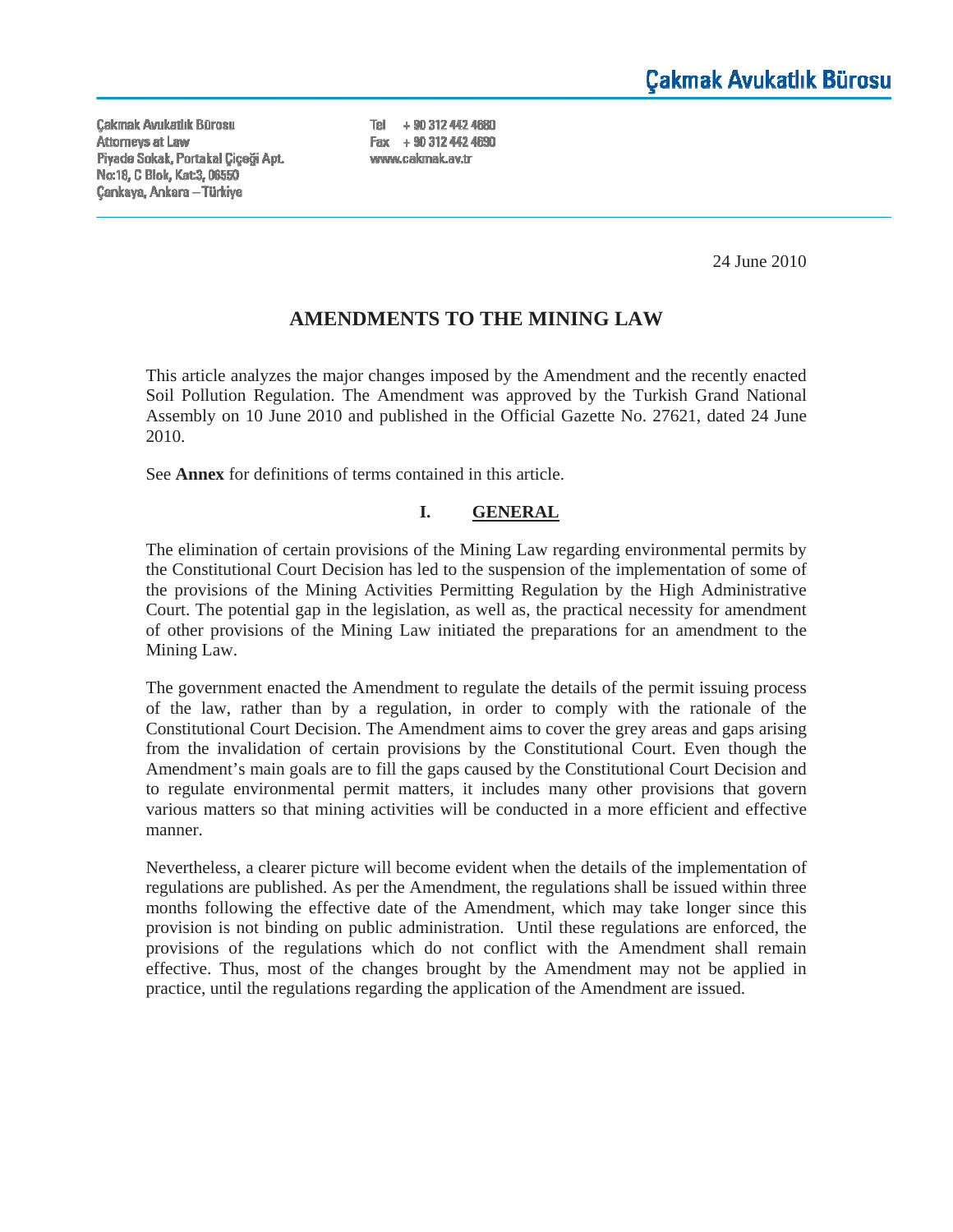# **II. ANALYSIS**

## **A. THE AMENDMENT**

#### **1. Mining Groups**

The Amendment has reorganized the mining groups provided under Article 2 of the Mining Law. The most significant change is the addition of a new group, Group VI, which covers all radioactive minerals and radioactive substances that were previously enumerated under Group IV. Group IV license holders must, within six months, apply to the Mining Department to change the group of the mines which are now included in Group VI.

#### **2. Environmental Permits under Article 7**

*Restriction of Mining Activities*. In order to avoid restriction of mining activities by secondary legislation and discretionary practices of governmental authorities, the Amendment provides that restriction of mining activities can only be regulated by laws. The Amendment grants authority to the Ministry to prohibit mining activities on certain types of lands by taking into consideration the region, type of the mine, environmental impact and other similar aspects, provided that vested rights are protected and the opinions of the relevant authorities are obtained.

*Special Protection Areas*. The Amendment regulates a system that aims to clarify the ambiguities on the restriction of mining activities in special protection areas imposed by other applicable legislation. The Amendment introduces a system where relevant public authorities are obliged to inform the Mining Department of the coordinates of the special protection areas. For mining license applications in these special protection areas, the license applicant shall be granted one year to obtain the necessary permits from the relevant authorities. If the license applicant fails to obtain the permits, the license application shall be rejected.

*Special Purpose Areas*. The Amendment allows mining activities in (i) the areas of protection and development of wildlife, and in (ii) explosions near drinking and utility water resources. In order to give assurance to license holders to continue their mining activities, we understand that the Mining Department intends to register the special purpose areas within the license area that require permits and list the required permits in its records. The required permits shall be issued subject to the relevant provisions of the applicable special laws.

Since there was an ambiguity with respect to the permitting of mining activities in forest areas, after the Constitutional Court Decision the Amendment more thoroughly regulated forest areas. The details of the forest permit process under the Amendment are summarized below:

As the goal is to govern each and every permit by particular law, the Amendment makes reference to the Forest Law for mining exploration and operation activities to be conducted in State forests. The Amendment revises Article 16 of the Forest Law to provide that the Ministry of Environment shall grant permits for mining exploration and operation licenses of State forests, as well as permits for the establishment of facilities, roads, energy, water,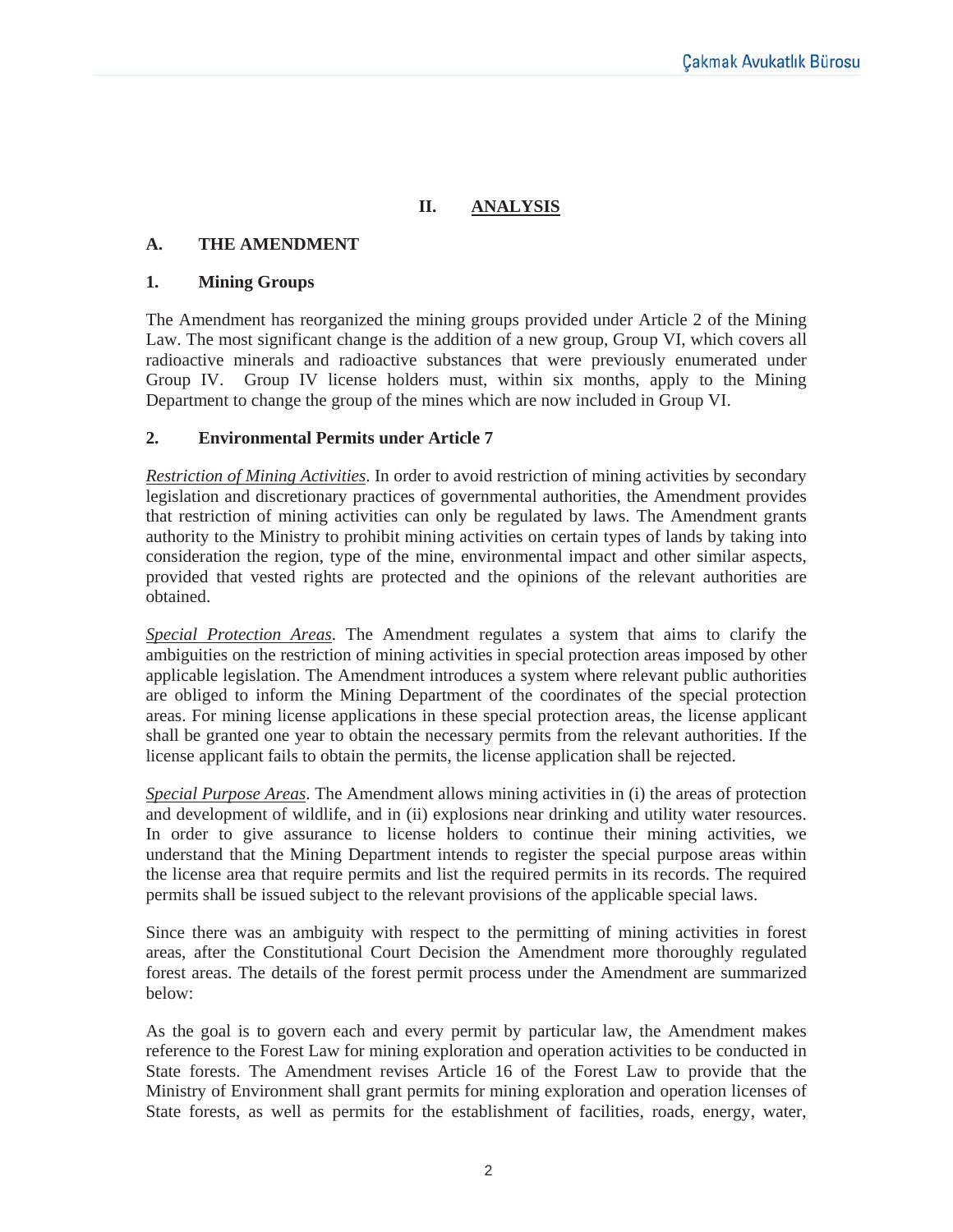communication and infrastructure facilities necessary for mining activities, for the term of the license. The former reference in the Forest Law made to Article 7 of the Mining Law has been removed because it caused confusion in practice. The Ministry of Environment suspended the issuance of forest permits since Article 7/1 of the Mining Law, which was also referred to in Article 16 of the Forest Law, was canceled by the Constitutional Court Decision. We did not agree with such application since we believed that application of the Forest Law never lost its effect.

The Amendment, by adding a new paragraph to the Forest Law, provided for reclamation of forest areas after completion of mining activities. This addition has been made to comply with the Reclamation Regulation since the reclamation process is already governed by the Reclamation Regulation.

*Workplace Establishment Permit*. The Amendment aims to prevent administrative problems arising from differing practices of varying municipalities by unifying the workplace establishment permit regime under one authority (i.e., the special provincial administrations).

*Zoning Areas*. Mining activities to be conducted within an area (i) that is within a zoning area after the issuance of a mining license, or (ii) does not have a zoning plan, shall not be subject to construction and building use permits. This provision may cause ambiguities in practice since the Construction Law is not amended to provide for such exemption.

*Projects Intersecting with Mining Projects*. In the event that conducting mining activities becomes impossible due to intersection with projects that bear public interest and an alternative site cannot be determined, the Board shall decide on the prevailing project.

The Board shall be established under the chairmanship of the Minister to which the State Planning Organization is affiliated. A board for the same purpose was provided in the Mining Law prior to the Amendment; however, it has never been established.

*Failure to Obtain Necessary Permits.* The Mining Law provided that repetitive failure to comply with Article 7 governing permits at least three times over five years would cause termination of the license. The term of "five years" is now reduced to three years.

The vague provision of the Mining Law providing that the operation permit would be issued after obtaining the necessary permits under Article 7 of the Mining Law caused uncertainties in practice. The Amendment provides that the operation permit shall be issued within three years after obtaining the EIA decision, surface rights, workplace opening permit and permits registered at the Mining Department that are required for special purpose areas within the license area.

### **3. False Declarations and Unpermitted Production**

The Amendment has extended and clarified the scope of the penalties to be applied in the case of unpermitted mine production and transportation.

The obligation to employ a mining engineer as a technical supervisor (*teknik nezaretçi*) for supervision of mine extraction activities has been expanded to provide for mandatory employment of a permanent technical supervisor in project companies: (i) employing at least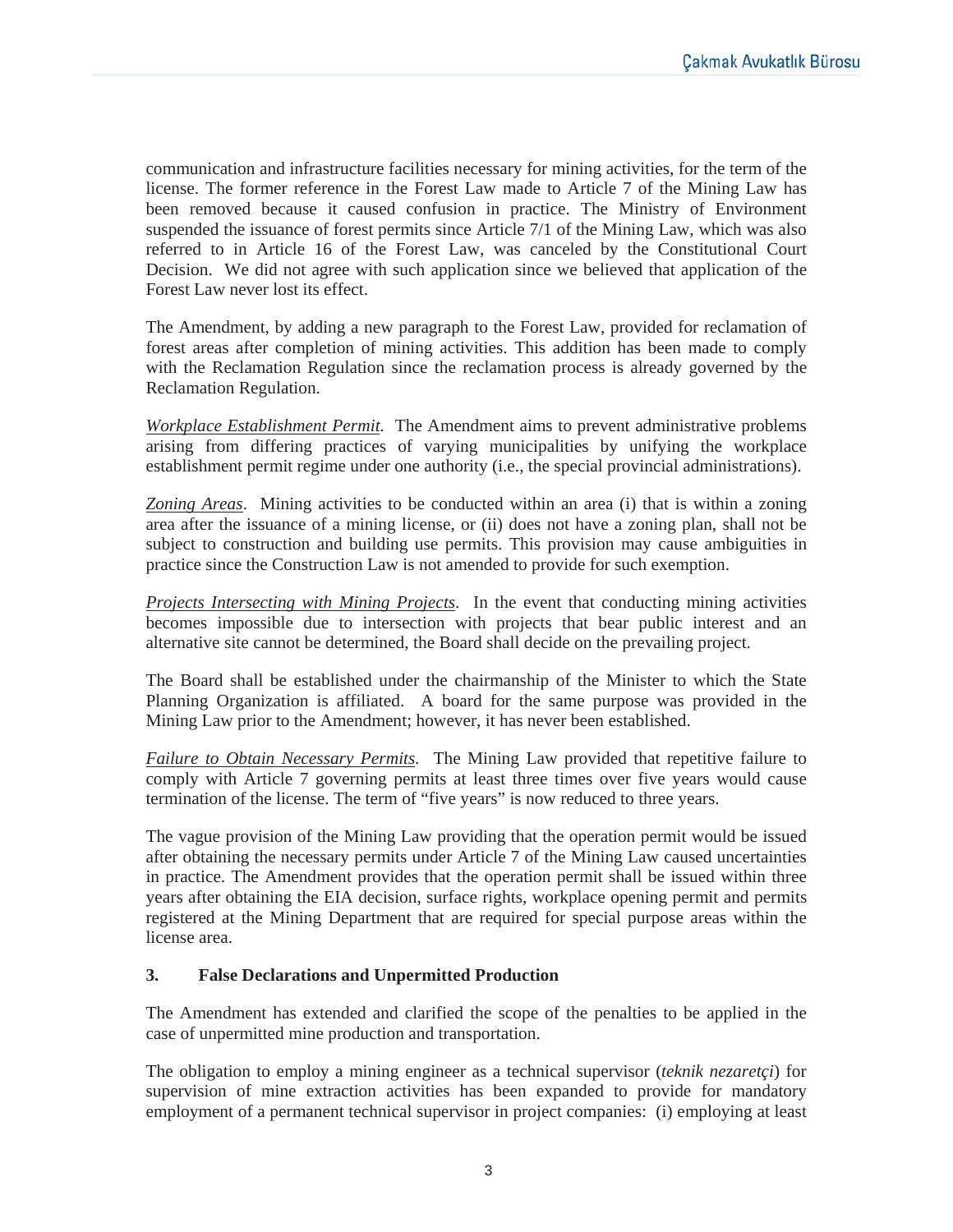15 workers; and (ii) operating a mine with underground production method. The Amendment also increased the role of technical supervisors and made it clear that technical personnel shall be personally liable for their declarations and reports.

### **4. Financial Obligations**

The amount of the security deposit is increased to 1% (previously 0.3%) of the annual license fee per hectare. State royalties are reorganized. The royalty for gold, silver and platinum has been increased to 4%, and the royalty for Group II (b) mines, which are processed into a final product in the facilities of the license holder, has been reduced to 1%.

The incentive of not paying 50% of the royalty has been extended to include (i) production activities conducted by the underground operation method, and (ii) Group IV(c) mines processed into metals in Turkey, excluding gold, silver and platinum mines. The previous incentive of not paying 50% of the royalty if extracted ores (excluding Group I mines) are processed in Turkey (to provide an additional value to the Turkish economy) remains in effect. Accordingly, we believe that gold, silver and platinum mines qualifying for the previous incentive shall still benefit from this. However, the Amendment made it clear that license holders may not benefit from these two incentives simultaneously.

The Mining Law provides that the royalty will be levied by an addition of 30% on mining activities conducted on State owned lands. It is still not clear whether this will be calculated based on the entire production or pro rata according to the size of the State owned lands within the license area. The Amendment did not provide any clarification of this issue.

### **6. Mining Exploration Activities**

The area limitations of the licenses have been rearranged to determine specific hectare limitations for each group of mine.

The Amendment reinstated the former application for sand and gravel licensing that was provided prior to the previous amendment to the Mining Law. It states that the licenses for such mines shall be issued by special provincial administrations, not by the Mining Department.

The license term for Group IV and VI mines is extended to seven years. In order to prevent holding of exploration licenses in an ineffective manner, the Amendment introduces a three step exploration period; a "*pre-exploration period*", a "*general exploration period*", and a "*detailed exploration period* (for Group IV and VI mines only)".

## **7. Mining Operation Activities**

The sanction to "terminate the license and forfeit the security thereof in the case where mines are not operated for more than three years within a period of five years, except for force majeure events and unexpected events" shall also apply to the licenses for which the total production within such three years is below 10% of the annual production amount declared in the project.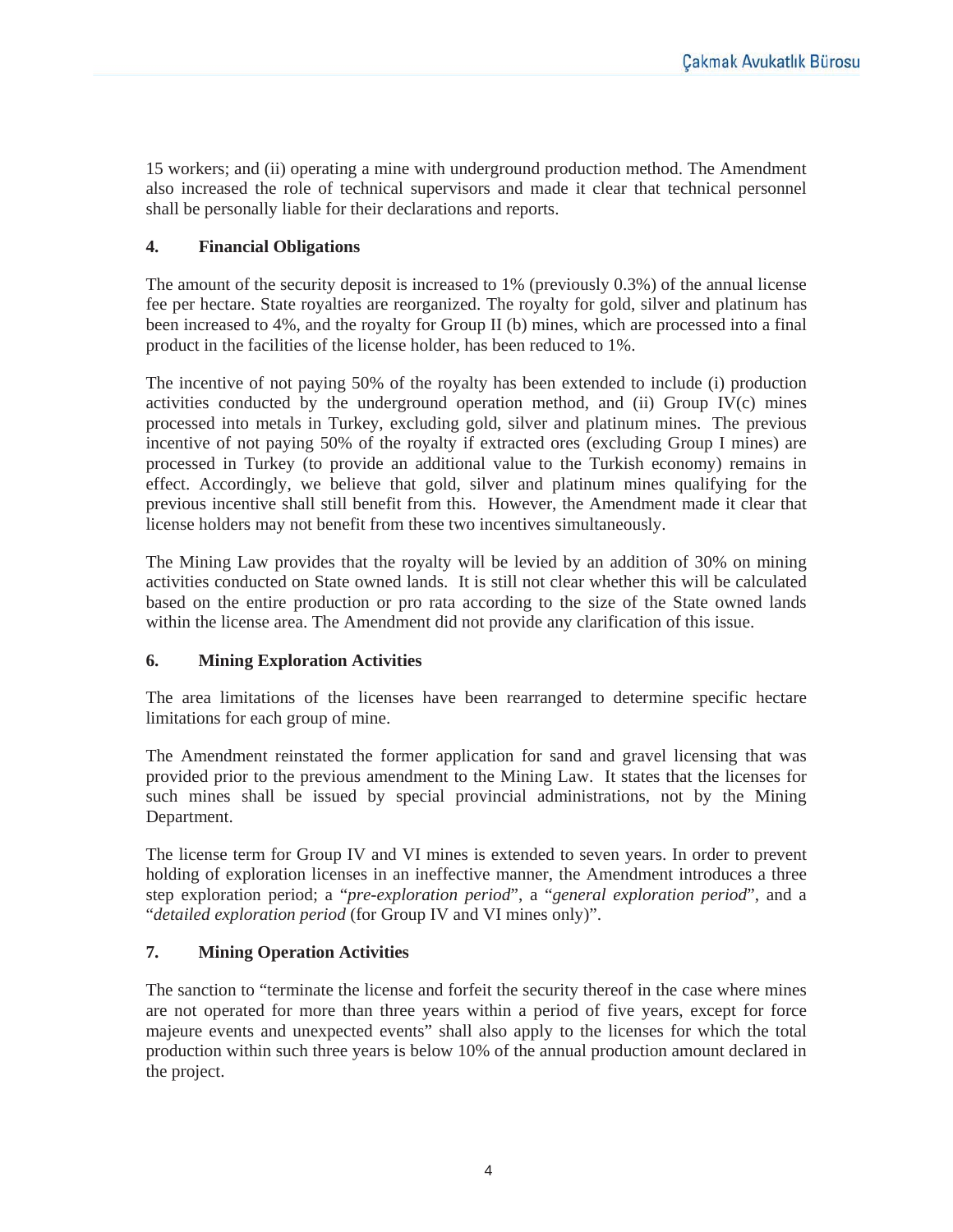The Amendment grants authority to the Mining Department to cease mining activities that cause threat to safety, health or property. Such discretionary authority of the Mining Department may cause problems in practice.

The operation license holders, who have not obtained operation permits as of the effective date of the Amendment, shall obtain permits under Article 7 within three years starting from the date of the operation license. Should the three year period expire or should only a period of one year remain, the permits shall be obtained within one year.

### **8. Royalty Holders**

The liabilities arising out of labor law and health and safety regulations shall be borne by the royalty holder. We believe that application of this provision would be problematic in practice since, as per the Labor Law, the license holder (as the owner of the work) and the royalty holder (as the subcontractor) are held jointly liable for certain instances stemming from the employees working in the license area.

### **B. SOIL POLLUTION REGULATION**

The recently enacted Soil Pollution Regulation, laying down the principles for the prevention of soil pollution, determination and cleaning of the contaminated lands, introduces an obligation to certain industrial facilities including the following mining operations: (a) metal ore mining; (b) limestone, gypsum and chalk quarry operation; and (c) clay and kaolin operations.

The facilities within the scope of the Soil Pollution Regulation are obliged to submit preliminary activity information form to the provincial environmental administration to be forwarded to the Ministry of Environment, containing the status of the lands within the license area, previous usage purpose of such lands, usage purpose of surrounding lands, types of dangerous wastes and chemicals, their storage methods, and a list of industrial accidents that occurred during operations.

The Soil Pollution Regulation will become effective two years after its publication (i.e., 8 June 2012). The Ministry of Environment will issue circulars regarding the implementation of the Regulation within those two years. Accordingly, industrial facilities, that begin operation after 8 June 2012, must submit said form within one month after the start of their operation, whereas the industrial facilities existing at that time must comply with this obligation within three months after the effective date of the Soil Pollution Regulation. ⊕